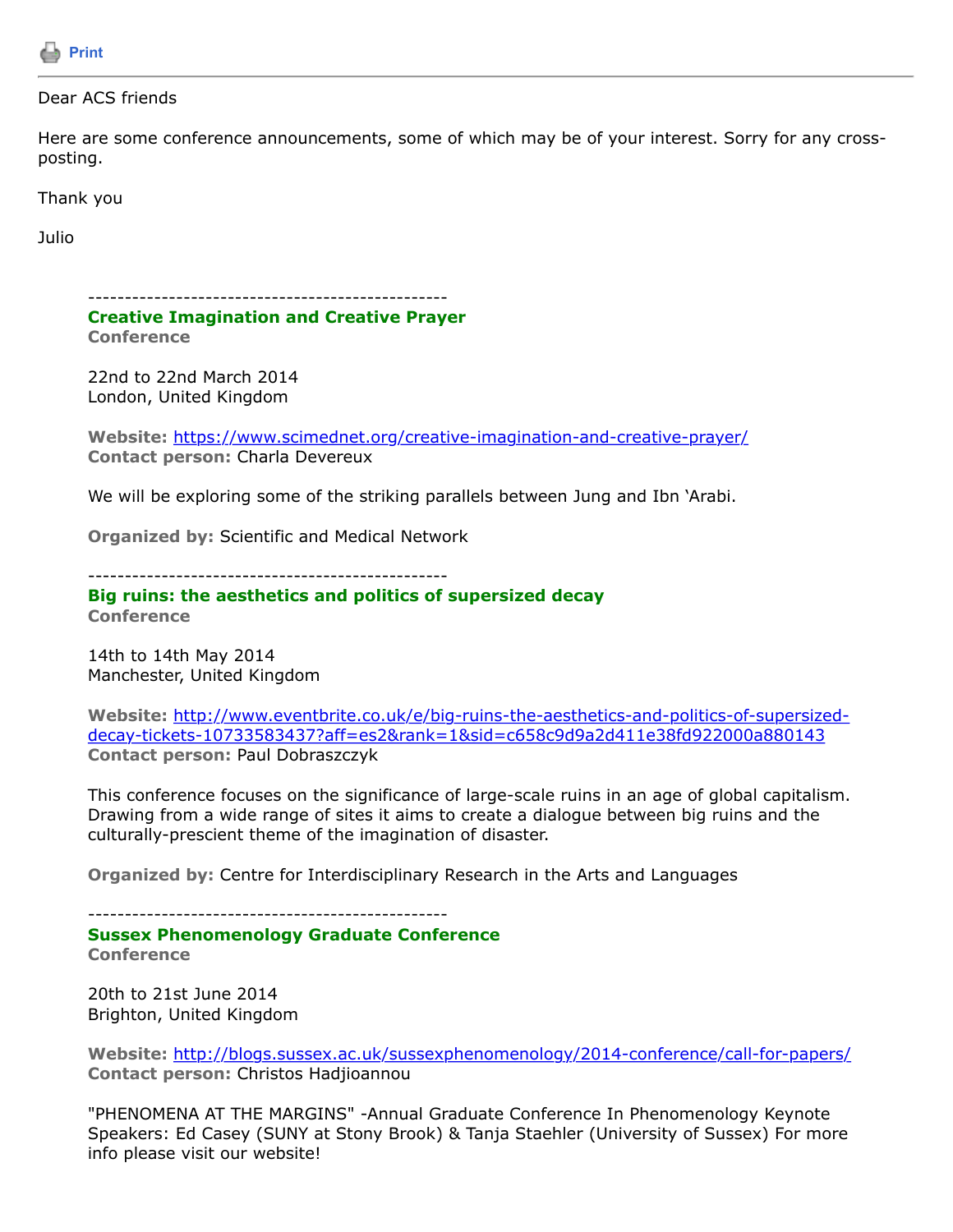-------------------------------------------------

## **CAA Annual Conference Session: The Architecture of Synagogues in the Islamic World Conference**

February 11-14, 2015 New York City, USA

The Jewish people have been an influential community of long standing within the Islamic world from Morocco to Indonesia. Numerous synagogues located there are noted for their rich architecture and unique ornamentation. These buildings were constructed and developed under the influence of local trends or stylistic movements, while also representing the visual culture of each particular Jewish community.

This panel explores the architecture of synagogues in the Islamic world by examining formal and spatial qualities. Papers should clarify how the architecture of synagogues responds to contextual issues and traditions, or how changes in cultural, social, and political contexts can influence design and construction of synagogues. The contributions should be based on the analysis of archival and historical accounts, or formal and spatial analyses of synagogues in their urban context. Papers that deploy new methodological, theoretical, comparative, and interdisciplinary approaches to the analysis of synagogues in the Muslim world are especially welcome.

**Session chair:** Mohammad Gharipour, Morgan State University, [mohammad@gatech.edu](https://listserv.tamu.edu/cgi-bin/mohammad@gatech.edu)

**Deadline to submit abstracts** is May 9, 2014.

**For further information, please see:** www.collegeart.org/proposals/2015callforparticipation

------------------------------------------------- **International Sufism Conference Conference**

29th to 29th July 2014 Oxford, Oxfordshire, United Kingdom

**Website:** [http://ladyfatimasociety.org](http://ladyfatimasociety.org/) **Contact person:** Sara Robinson

The event examines various aspects of Sufism or spiritual Islam throughout the history and in the modern times.

**Philosophy, Analysis and Public Engagement - Eleventh National Conference of the Italian Society for Analytic Philosophy (SIFA) Conference**

3rd to 5th September 2014 L'Aquila, Italy

**Website:** <http://www.sifa.unige.it/sifa2014> **Contact person:** Cristina Amoretti, Simone Gozzano

The main purpose of the eleventh International Conference of the Italian Society for Analytic